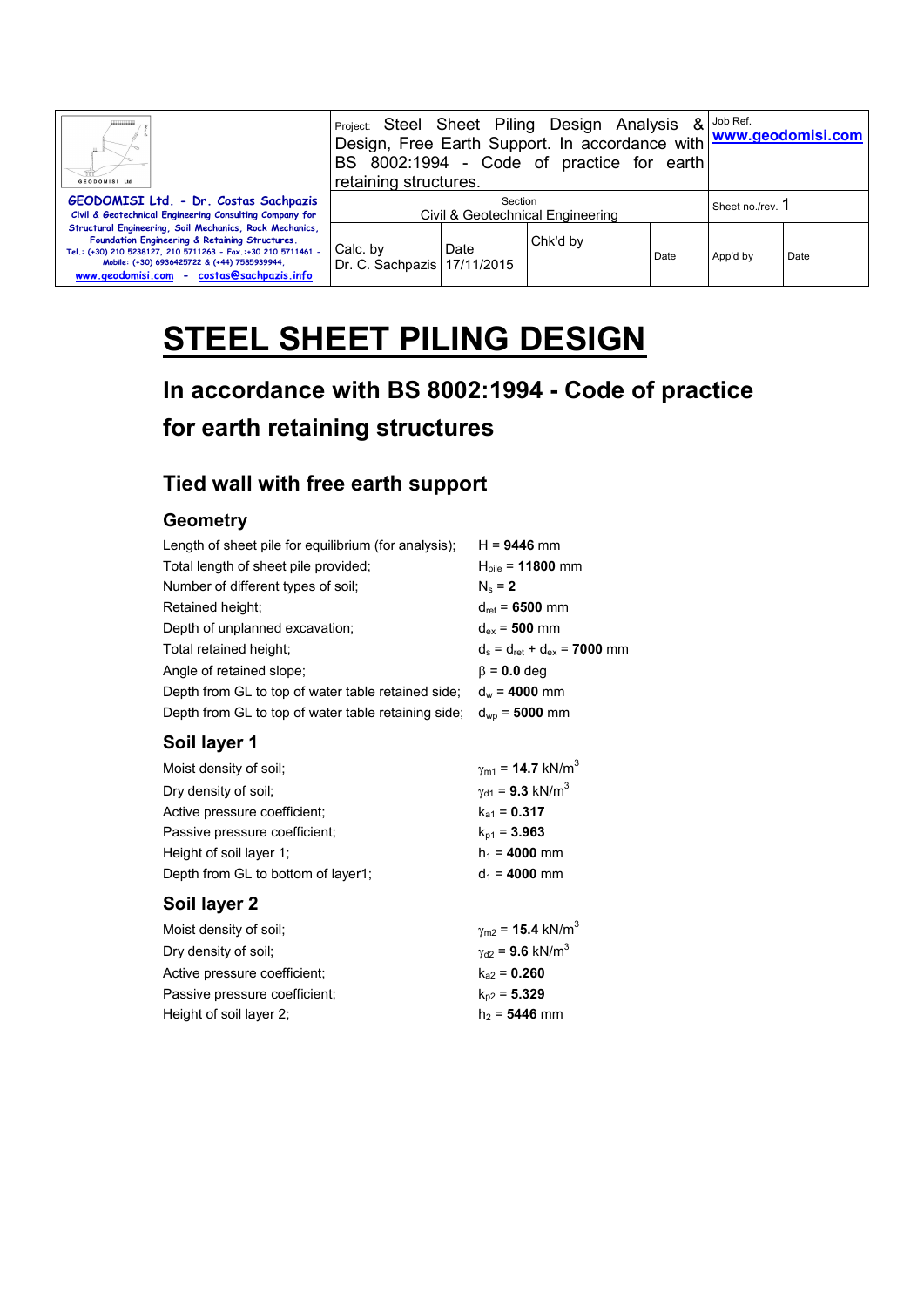| Ш.<br>GEODOMISI Ltd                                                                                                                                                                                                                                                     | Project: Steel Sheet Piling Design Analysis<br>Design, Free Earth Support. In accordance with www.geodomisi.com<br>BS 8002:1994 - Code of practice for earth<br>retaining structures. | $8$ Job Ref. |          |      |                  |      |
|-------------------------------------------------------------------------------------------------------------------------------------------------------------------------------------------------------------------------------------------------------------------------|---------------------------------------------------------------------------------------------------------------------------------------------------------------------------------------|--------------|----------|------|------------------|------|
| GEODOMISI Ltd. - Dr. Costas Sachpazis<br>Civil & Geotechnical Engineering Consulting Company for                                                                                                                                                                        | Section<br>Civil & Geotechnical Engineering                                                                                                                                           |              |          |      | Sheet no./rev. 1 |      |
| Structural Engineering, Soil Mechanics, Rock Mechanics,<br>Foundation Engineering & Retaining Structures.<br>Tel.: (+30) 210 5238127, 210 5711263 - Fax.:+30 210 5711461 -<br>Mobile: (+30) 6936425722 & (+44) 7585939944,<br>www.geodomisi.com - costas@sachpazis.info | Calc. by<br>Dr. C. Sachpazis   17/11/2015                                                                                                                                             | Date         | Chk'd by | Date | App'd by         | Date |





#### **Overburden on active side**

Overburden at 0 mm below GL in soil 1:  $OB_{a11} = Q = 10.0 \text{ kN/m}^2$ Overburden at 4000 mm below GL in soil 1;  $OB_{a21} = \gamma_{m1} \times h_{a1} + OB_{a11} = 68.8 \text{ kN/m}^2$ Overburden at 4000 mm below GL in soil 2;  $OB_{a22} = \gamma_{m1} \times h_{a1} + OB_{a11} = 68.8$  kN/m<sup>2</sup> Overburden at 7000 mm below GL in soil 2;  $OB_{a31} = \gamma_{d2} \times h_{a2} + OB_{a22} = 97.6 \text{ kN/m}^2$ 

#### **Overburden on passive side**

Overburden at 7000 mm below GL in soil 2; Overburden at 9446 mm below GL in soil 2;  $OB_{p41} = \gamma_{d2} \times h_{p3} + OB_{p31} = 23.5 \text{ kN/m}^2$ 

#### **Pressure on active side**

Active pressure at 0 mm below GL in soil 1;  $p_{a11} = k_{a1} \times OB_{a11} \times \cos(\beta) = 3.2 \text{ kN/m}^2$ Active pressure at 4000 mm below GL in soil 1;  $p_{a21} = k_{a1} \times OB_{a21} \times cos(\beta) = 21.8 \text{ kN/m}^2$ Active pressure at 4000 mm below GL in soil 2;  $p_{a22} = k_{a2} \times OB_{a22} \times \cos(\beta) = 17.9 \text{ kN/m}^2$ 

#### **Pressure on passive side**

Passive pressure at 7000 mm below GL in soil 2;  $p_{p31} = k_{p2} \times OB_{p31} + \gamma_w \times (d_{L3} - max(d_s, d_w)) + \gamma_w \times$  $(d_s - d_{wp}) = 19.6$  kN/m<sup>2</sup>

BALANCED PRESSURE DIAGRAM (kN/m<sup>2</sup>)

Overburden at 9446 mm below GL in soil 2;  $OB_{a41} = \gamma_{d2} \times h_{a3} + OB_{a31} = 121.0 \text{ kN/m}^2$ 

 $OB_{p31} = 0$  kN/m<sup>2</sup> = **0.0** kN/m<sup>2</sup>

Active pressure at 7000 mm below GL in soil 2;  $p_{a31} = k_{a2} \times OB_{a31} \times cos(\beta) + \gamma_w \times (d_{L3} - d_w) =$  **54.8** kN/m<sup>2</sup> Active pressure at 9446 mm below GL in soil 2;  $p_{a41} = k_{a2} \times OB_{a41} \times \cos(\beta) + \gamma_w \times (d_{L4} - d_w) = 84.9 \text{ kN/m}^2$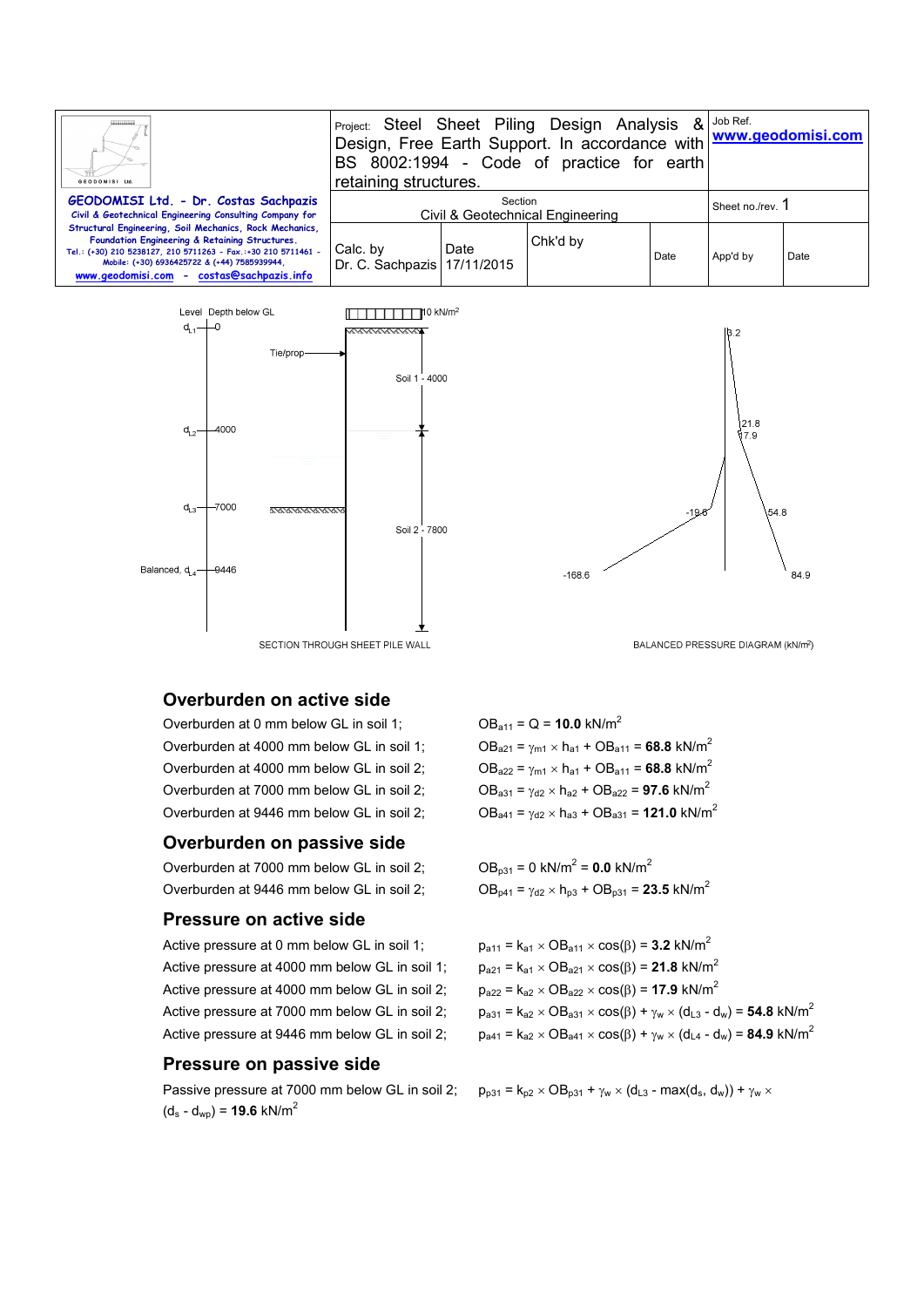| Ш.<br>GEODOMISI Ltd.                                                                                                                                                                                                                                                    | retaining structures.                       |      | <b>Project: Steel Sheet Piling Design Analysis</b><br>Design, Free Earth Support. In accordance with www.geodomisi.com<br>BS 8002:1994 - Code of practice for earth |      | $8$ Job Ref.                |      |
|-------------------------------------------------------------------------------------------------------------------------------------------------------------------------------------------------------------------------------------------------------------------------|---------------------------------------------|------|---------------------------------------------------------------------------------------------------------------------------------------------------------------------|------|-----------------------------|------|
| GEODOMISI Ltd. - Dr. Costas Sachpazis<br>Civil & Geotechnical Engineering Consulting Company for                                                                                                                                                                        | Section<br>Civil & Geotechnical Engineering |      |                                                                                                                                                                     |      | Sheet no./rev. <sup>1</sup> |      |
| Structural Engineering, Soil Mechanics, Rock Mechanics,<br>Foundation Engineering & Retaining Structures.<br>Tel.: (+30) 210 5238127, 210 5711263 - Fax.:+30 210 5711461 -<br>Mobile: (+30) 6936425722 & (+44) 7585939944,<br>www.geodomisi.com - costas@sachpazis.info | Calc. by<br>Dr. C. Sachpazis 17/11/2015     | Date | Chk'd by                                                                                                                                                            | Date | App'd by                    | Date |

Passive pressure at 9446 mm below GL in soil 2;  $p_{p41} = k_{p2} \times OB_{p41} + \gamma_w \times (d_{L4} - max(d_s, d_w)) + \gamma_w \times$  $(d_s - d_{wo}) = 168.6$  kN/m<sup>2</sup>

#### **Active forces**

| Active force at level 1; | $F_{a11} = 0.5 \times p_{a11} \times h_{a1} = 6.3$ kN/m   |
|--------------------------|-----------------------------------------------------------|
| Active force at level 1; | $F_{a12} = 0.5 \times p_{a21} \times p_{a1} = 43.6$ kN/m  |
| Active force at level 2; | $F_{a21} = 0.5 \times p_{a22} \times h_{a2} = 26.8$ kN/m  |
| Active force at level 2; | $F_{a22} = 0.5 \times p_{a31} \times h_{a2} = 82.2$ kN/m  |
| Active force at level 3; | $F_{a31} = 0.5 \times p_{a31} \times h_{a3} = 67.0$ kN/m  |
| Active force at level 3; | $F_{a32} = 0.5 \times p_{a41} \times h_{a3} = 103.8$ kN/m |
|                          |                                                           |

#### **Passive forces**

| Passive force at level 3:                 | $F_{p31} = 0.5 \times p_{p31} \times h_{p3} = 24.0$ kN/m                                               |
|-------------------------------------------|--------------------------------------------------------------------------------------------------------|
| Passive force at level 3;                 | $F_{p32} = 0.5 \times p_{p41} \times h_{p3} = 206.2$ kN/m                                              |
| Force due to water level on passive side: | $F_{\text{pw}} = 0.5 \times p_{\text{p31}} \times (d_{\text{s}} - d_{\text{wp}}) = 19.620 \text{kN/m}$ |

#### **Total forces in tie**

| Total active forces;  | $\Sigma F_a$ = <b>329.8</b> kN/m |
|-----------------------|----------------------------------|
| Total passive forces: | $\Sigma F_{\rm p}$ = 249.8 kN/m  |

#### **Active moments about tie**

| Moment about tie level 1; |
|---------------------------|
| Moment about tie level 1; |
| Moment about tie level 2; |
| Moment about tie level 2; |
| Moment about tie level 3; |
| Moment about tie level 3; |

#### **Passive moments about tie**

**104.640**kN

#### **Total moments about tie**

| Total active moment:  |  |
|-----------------------|--|
| Total passive moment; |  |

 $\Sigma M_a$  = **1842.1** kNm/m

#### **Required pile length**

Length of pile required to balance moments;  $H_{total} = 9446$  mm

*Pass - Provided length of sheet pile greater than minimum required length of pile* 

 $\Sigma M_p = 1841.8$  kNm/m

### $M_{a12} = 0.5 \times p_{a21} \times h_{a1} \times [ (d_{L2} - d_t) - 1/3 \times h_{a1}] = 72.7$  kNm/m  $M_{a21} = 0.5 \times p_{a22} \times h_{a2} \times [ (d_{L3} - d_t) - 2/3 \times h_{a2}] = 107.3$  kNm/m  $M_{a22} = 0.5 \times p_{a31} \times h_{a2} \times [ (d_{L3} - d_t) - 1/3 \times h_{a2}] = 411.0 \text{ kNm/m}$  $M_{a31} = 0.5 \times p_{a31} \times h_{a3} \times [ (d_{L4} - d_t) - 2/3 \times h_{a3}] = 456.8$  kNm/m  $M_{a32} = 0.5 \times p_{a41} \times h_{a3} \times [ (d_{L4} - d_t) - 1/3 \times h_{a3}] = 792.2$  kNm/m

### Moment about tie level 3;  $M_{p31} = 0.5 \times p_{p31} \times h_{p3} \times [(d_{L4} - d_t) - 2/3 \times h_{p3}] = 163.5$  kNm/m Moment about tie level 3;  $M_{p32} = 0.5 \times p_{p41} \times h_{p3} \times [(d_{L4} - d_t) - 1/3 \times h_{p3}] = 1573.6$  kNm/m Moment about tie – water level on passive side;  $M_{pw} = 0.5 \times p_{p31} \times (d_s - d_{wp}) \times [(d_s - d_t) - 1/3 \times (d_s - d_{wp})] =$

 $M_{a11} = 0.5 \times p_{a11} \times h_{a1} \times [ (d_{L2} - d_t) - 2/3 \times h_{a1}] = 2.1$  kNm/m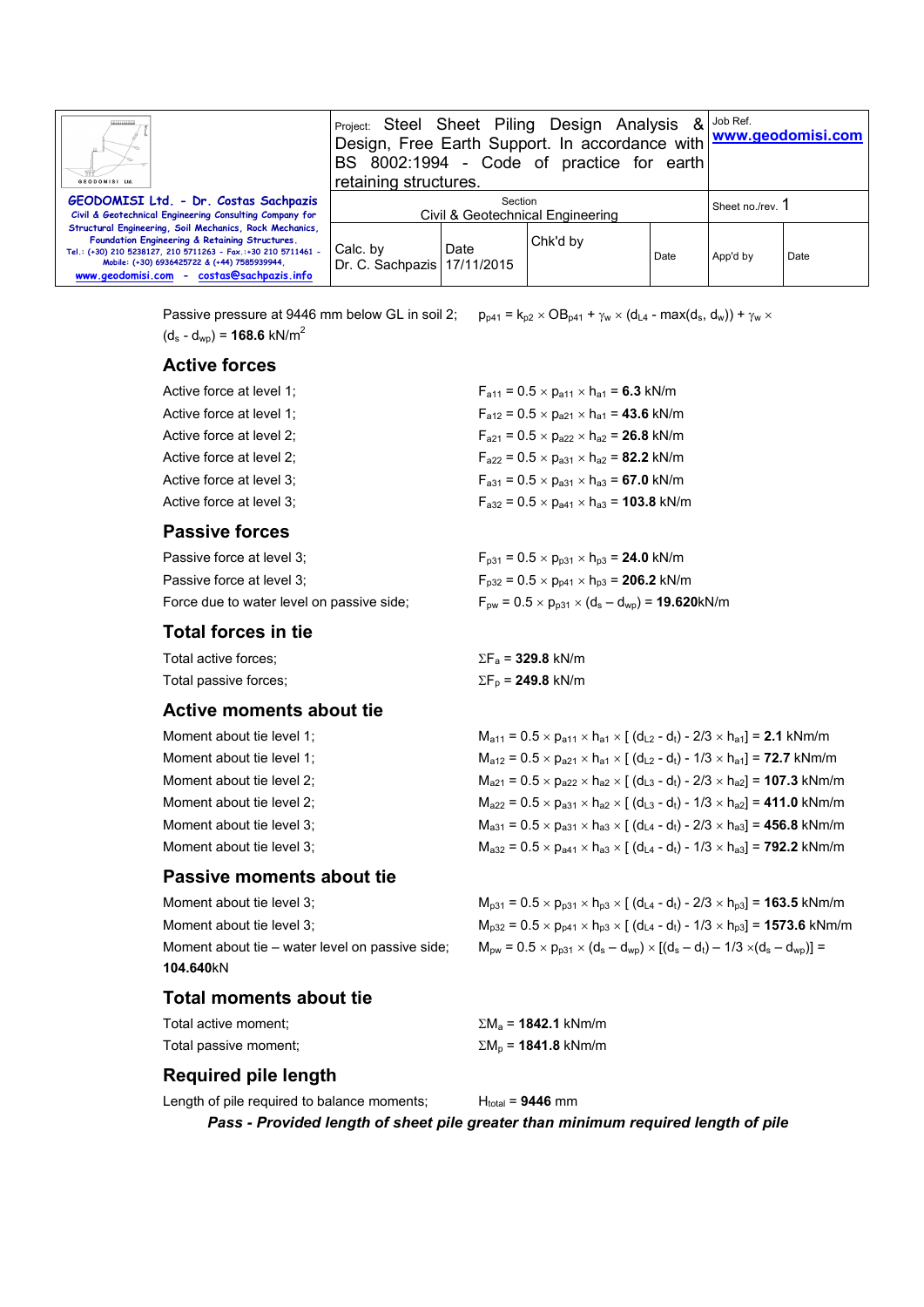| Ш.<br>GEODOMISI Ltd.                                                                                                                                                                                                                                                    | Project: Steel Sheet Piling Design Analysis<br>Design, Free Earth Support. In accordance with www.geodomisi.com<br>BS 8002:1994 - Code of practice for earth<br>retaining structures. |      |          |      | $\&$ $\vert$ Job Ref. |      |
|-------------------------------------------------------------------------------------------------------------------------------------------------------------------------------------------------------------------------------------------------------------------------|---------------------------------------------------------------------------------------------------------------------------------------------------------------------------------------|------|----------|------|-----------------------|------|
| GEODOMISI Ltd. - Dr. Costas Sachpazis<br>Civil & Geotechnical Engineering Consulting Company for                                                                                                                                                                        | Section<br>Civil & Geotechnical Engineering                                                                                                                                           |      |          |      | Sheet no./rev.        |      |
| Structural Engineering, Soil Mechanics, Rock Mechanics,<br>Foundation Engineering & Retaining Structures.<br>Tel.: (+30) 210 5238127, 210 5711263 - Fax.:+30 210 5711461 -<br>Mobile: (+30) 6936425722 & (+44) 7585939944.<br>www.geodomisi.com - costas@sachpazis.info | Calc. by<br>Dr. C. Sachpazis   17/11/2015                                                                                                                                             | Date | Chk'd by | Date | App'd by              | Date |

#### **Required section modulus**

Permissible stress of pile;  $\sigma_{\text{pile}} = 270 \text{ N/mm}^2$ 

Material factor;  $\gamma_{\text{ms}} = 1.2$ 

Maximum moment in pile (from analysis); M<sub>pile</sub> = max(ABS(M<sub>min</sub>), ABS(M<sub>max</sub>)) = **184.4** kNm

Min req'd plastic section modulus (per metre run);  $Z = \gamma_{\text{ms}} \times M_{\text{pile}} / \sigma_{\text{pile}} = 819 \text{ cm}^3$ 

#### **Load in tie/strut**

 $\overline{1}$ 

Tie/strut load;  $T = \Sigma F_a - \Sigma F_p = 80.0 \text{kN/m}$ 



## Analysis model

 $\stackrel{3}{\diamond}$ 

84.9